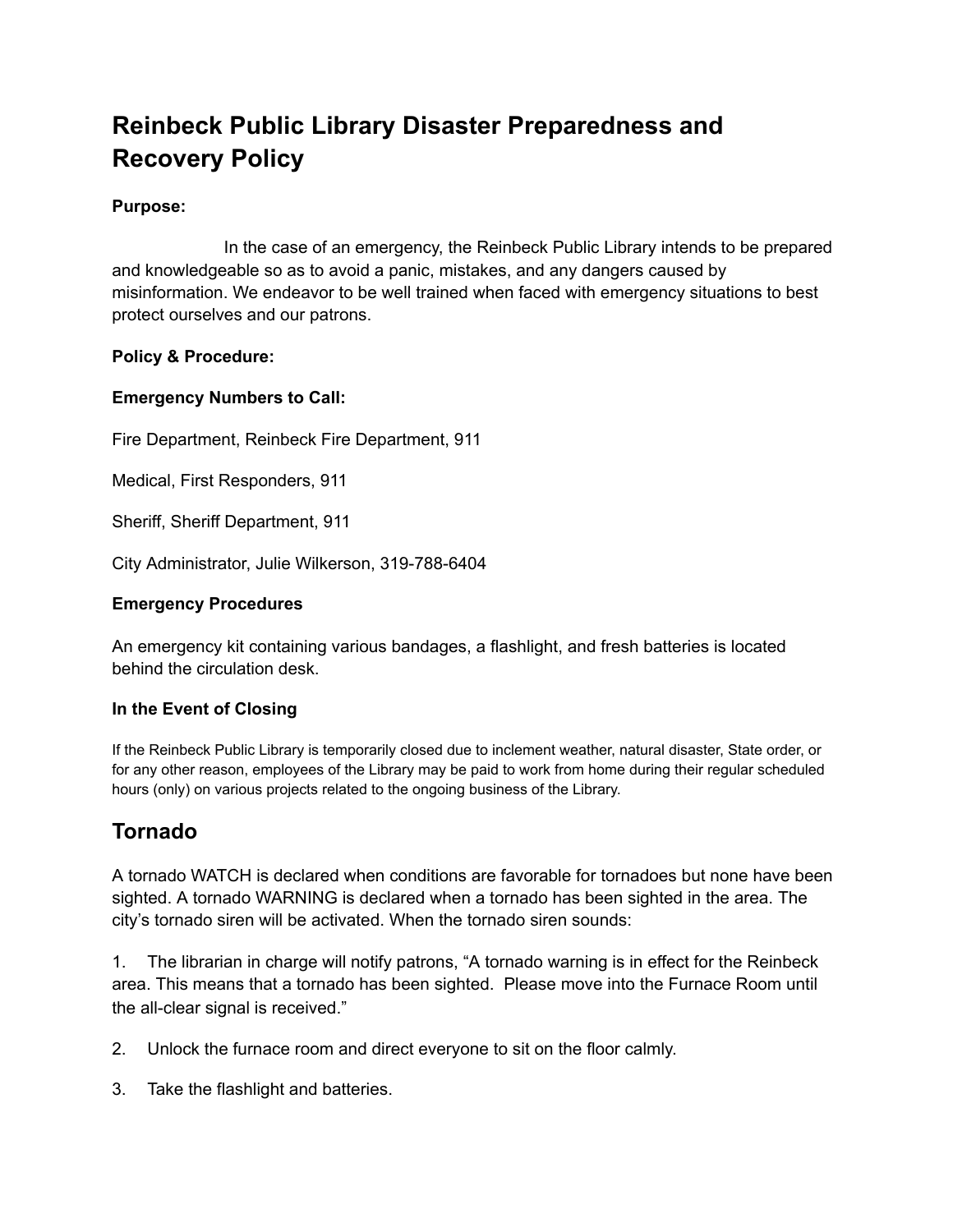4. Go to the Furnace Room and wait for the all-clear signal.

## **Snow Storm/Extreme Negative Temperatures**

The Library Director and Board President must use their best judgment about opening the library after or during a snow storm/extreme winter weather. The Reinbeck Public Library's goal is to serve patrons to the best of its ability, and during inclement weather, serving patrons may be done best by closing. When the City and weather experts are advising the public to stay home, the Library should not encourage Patrons out into dangerous weather conditions by opening.

#### **Guidelines:**

1. If the roads are safe in Reinbeck and the Library entrance and sidewalks are cleared, then the Library can open.

2. If a storm starts during the day, the staff will stay tuned to news reports and close early if the weather advisory recommends people do not drive. The staff will notify the public by posting on Facebook and KWWL that the library is closed.

3. If the storm starts during the evening and nighttime hours, an indicator of whether or not the Library should be open is if the Gladbrook-Reinbeck Schools are open. If the Gladbrook-Reinbeck schools are closed, it is a good indicator that the Library should be closed.

4. The Director or Librarian in charge should notify City Hall.

## **Fire**

Upon discovery of a fire, sound the alarm by pulling the nearest fire alarm. If the fire is in its early stages, such as a trash can or a small pile of paper, use the nearest extinguisher.

1. The librarian in charge will make an announcement, "This is an emergency. Please use the nearest exit to evacuate the building and make your way to the Lincoln Savings Bank parking lot for safety."

2. If possible, the librarian in charge should try to close the door to the burning area to confine the fire and minimize the spread of smoke.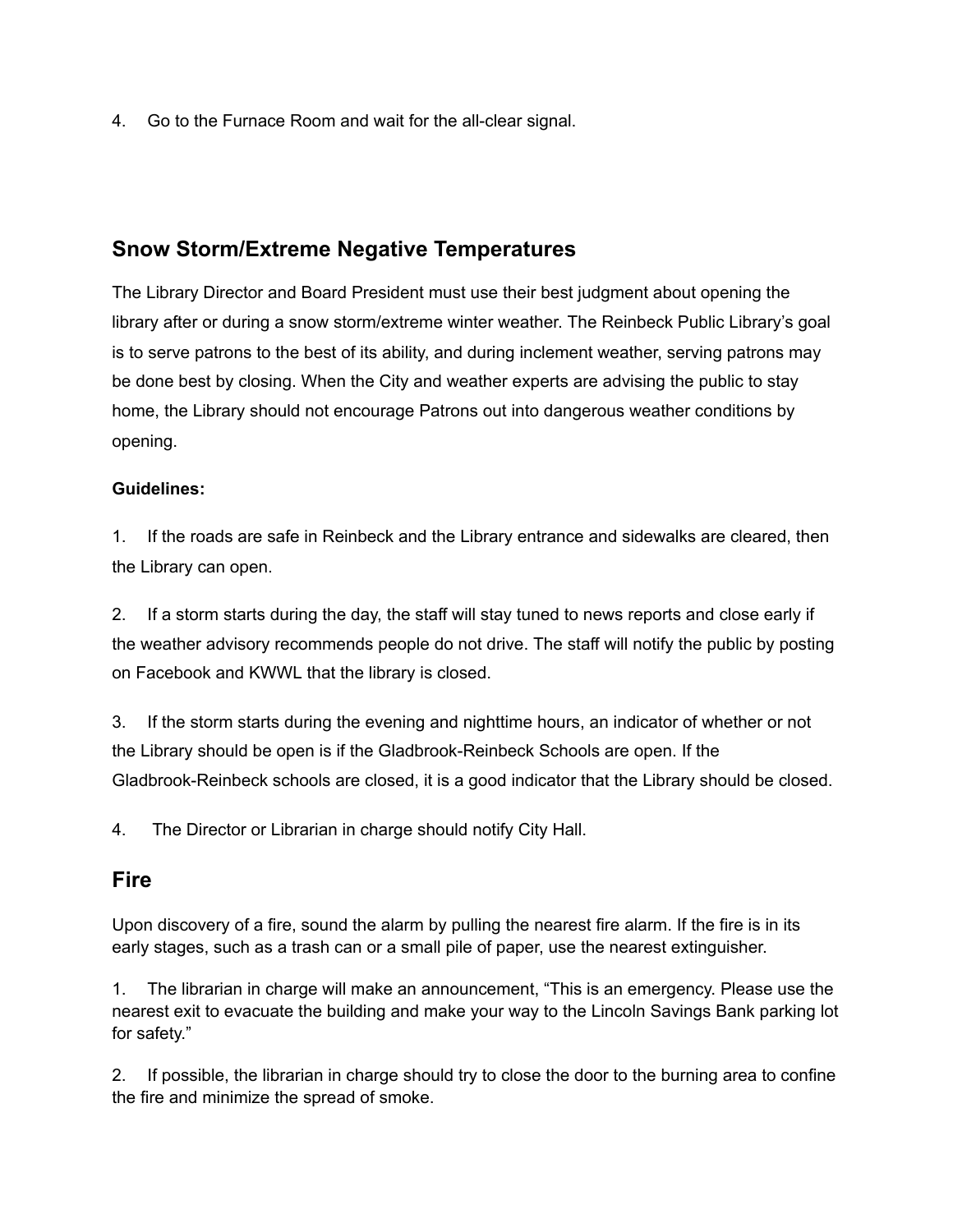3. The librarian in charge should make an effort to see that everyone leaves, directing staff and patrons to exit the building as quickly as possible. Gather staff and patrons in the Lincoln Savings Bank parking lot. Do not return to the building for any reason until approval is given by the Fire Department.

Fire extinguishers are checked every year by the Fire Department, and serviced every three years.

## **Flood**

Because of the location of the Reinbeck Public Library, it is possible that we would have adequate warning time before floodwaters would actually reach the level of our buildings. Therefore, we could anticipate having adequate time for removal of the most valuable items and equipment to a safer location.

### **Give priority to:**

- 1. Computer and Tech collection
- 2. Library Records in the office, administrative files, and office equipment
- 3. Historical Library Items (Such as original collection items, records, pictures, artifacts, etc.)

Shut down electrical power and water in the buildings, board up windows, and lock the building.

## **Hazardous Material Incidents**

### **What Shelter-In-Place Means:**

One of the instructions you may be given in an emergency where hazardous materials may have been released into the atmosphere is to shelter-in-place. This is a precaution aimed to keep you safe while remaining indoors. This is not the same thing as going to a shelter in case of a storm. Shelter-in-place means selecting a small, interior room, with no or few windows, and taking refuge there. It does not mean sealing off your entire home or office building. If you are told to shelter-in-place, follow the instructions provided below:

### **Why Shelter-in-Place:**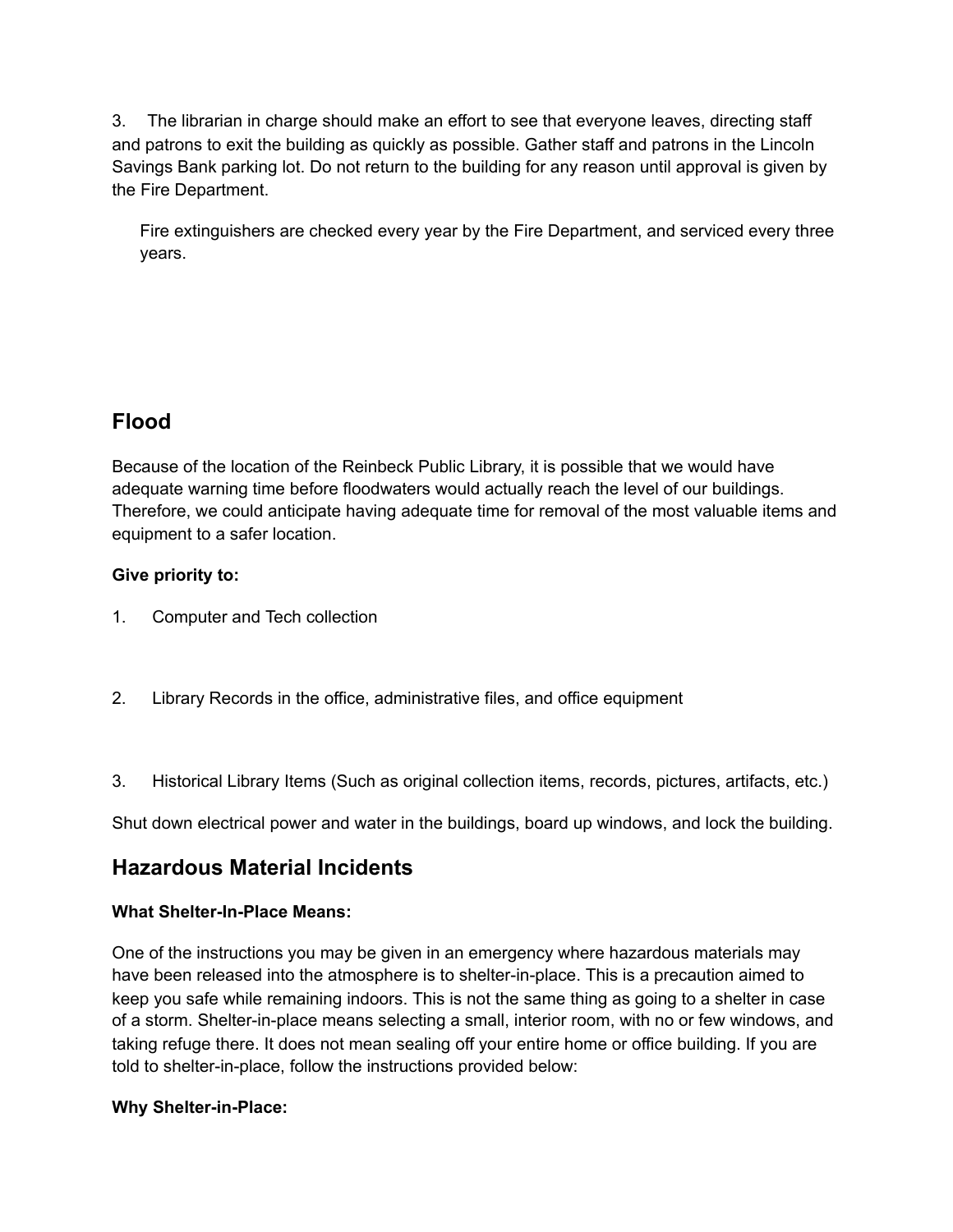Chemical, biological, or radiological contaminants may be released accidentally or intentionally into the environment. Should this occur, local authorities on television and radio stations will provide information on how to protect you and your co-workers. It is important to keep a TV or radio on, even during the workday. The important thing is to follow the instructions of local authorities and know what to do if advised to shelter-in-place.

### **How to Shelter-in-Place at Work:**

1. Close the library.

2. Bring everyone into the selected room(s). Shut and lock the door(s).

3. If there are patrons in the building, provide for their safety by asking them to stay—not leave.

4. Unless there is an imminent threat, ask employees, and patrons to call their emergency contact to let them know where they are and that they are safe.

5. Change the auto-attendant recording on the phone system to indicate that the library is closed, and that staff and patrons are remaining in the library until authorities advise it is safe to leave.

6. Close and lock all windows, exterior doors, and any other openings to the outside.

7. If there is danger of explosion, close the window shades, blinds, or curtains.

8. Have employees familiar with your building's mechanical systems turn off all fans, heating, and air conditioning systems. Some systems automatically provide for exchange of inside air with outside air—these systems, in particular, need to be turned off, sealed, or disabled.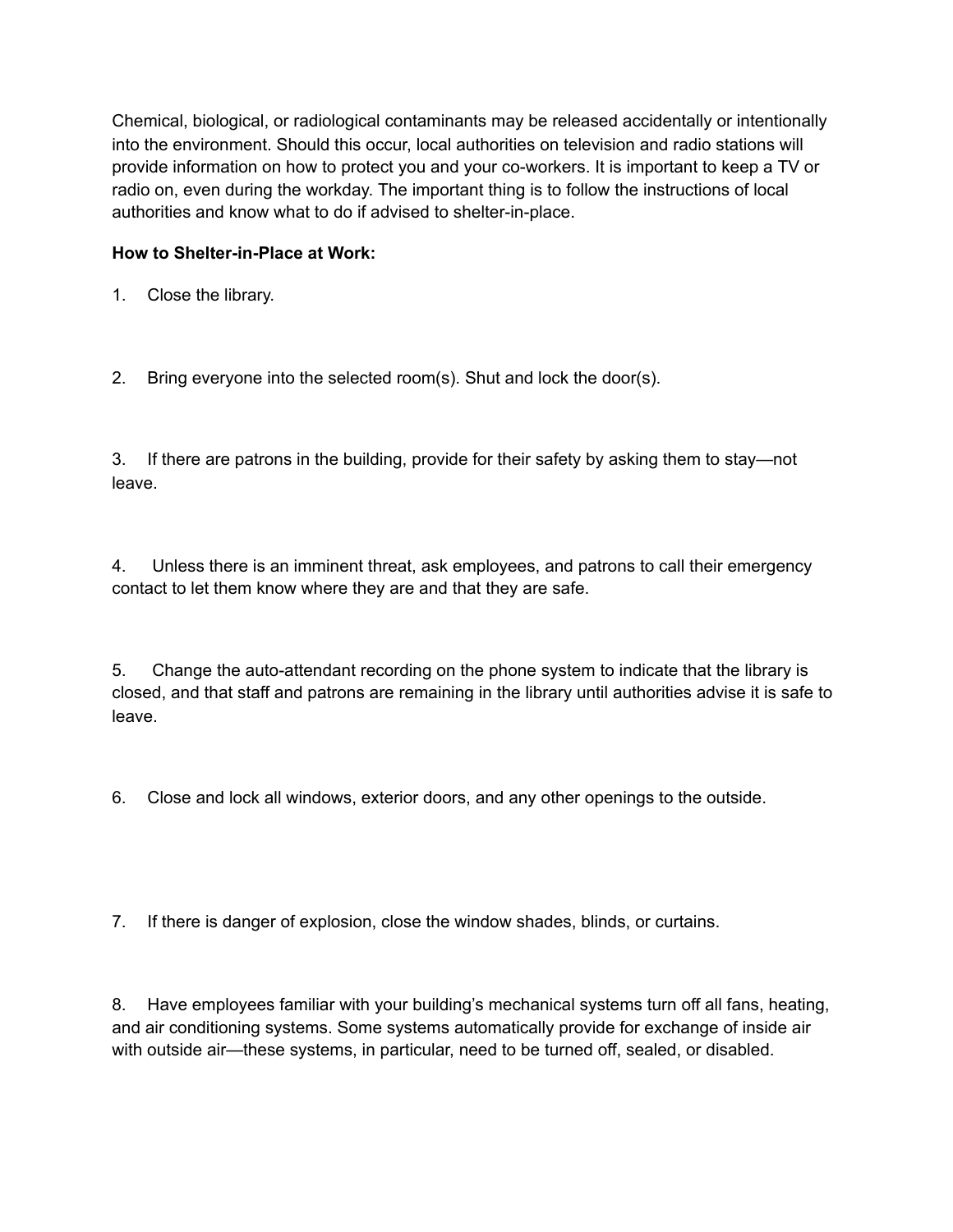9. Gather essential disaster supplies, such as nonperishable food, bottled water, battery-powered radios, first aid supplies, flashlights, batteries, duct tape, plastic sheeting, and plastic garbage bags. (These items should be stocked in the area that was chosen as shelter-in-place.)

10. Select interior room(s) above the ground floor, with the fewest windows or vents. The room(s) should have adequate space for everyone to sit. Avoid overcrowding by selecting several rooms if necessary. Large storage closets, utility rooms, pantries, and rooms without exterior windows will work well.

11. It is ideal to have a hard-wired telephone in the room(s) you select. Call emergency contacts and have the phone available if you need to report a life-threatening condition. Cellular telephone equipment may be overwhelmed or damaged during an emergency.

12. Use duct tape and plastic sheeting (heavier than food wrap) to seal all cracks around the door(s) and any vents into the room.

13. Write down the names of everyone in the room, call Grundy County Sheriff's Office at (319) 824-6933 and Reinbeck Fire Department at (319) 788-2522 to report persons in the room and their affiliation (employee or patron.)

14. Keep listening to the radio or television until told all is safe or told to evacuate.

15. Local officials may call for evacuation in specific areas at greatest risk. Local officials on the scene are the best source of information for any particular situation. Following their instructions during and after emergencies regarding sheltering, food, water, and cleanup methods is the safest choice.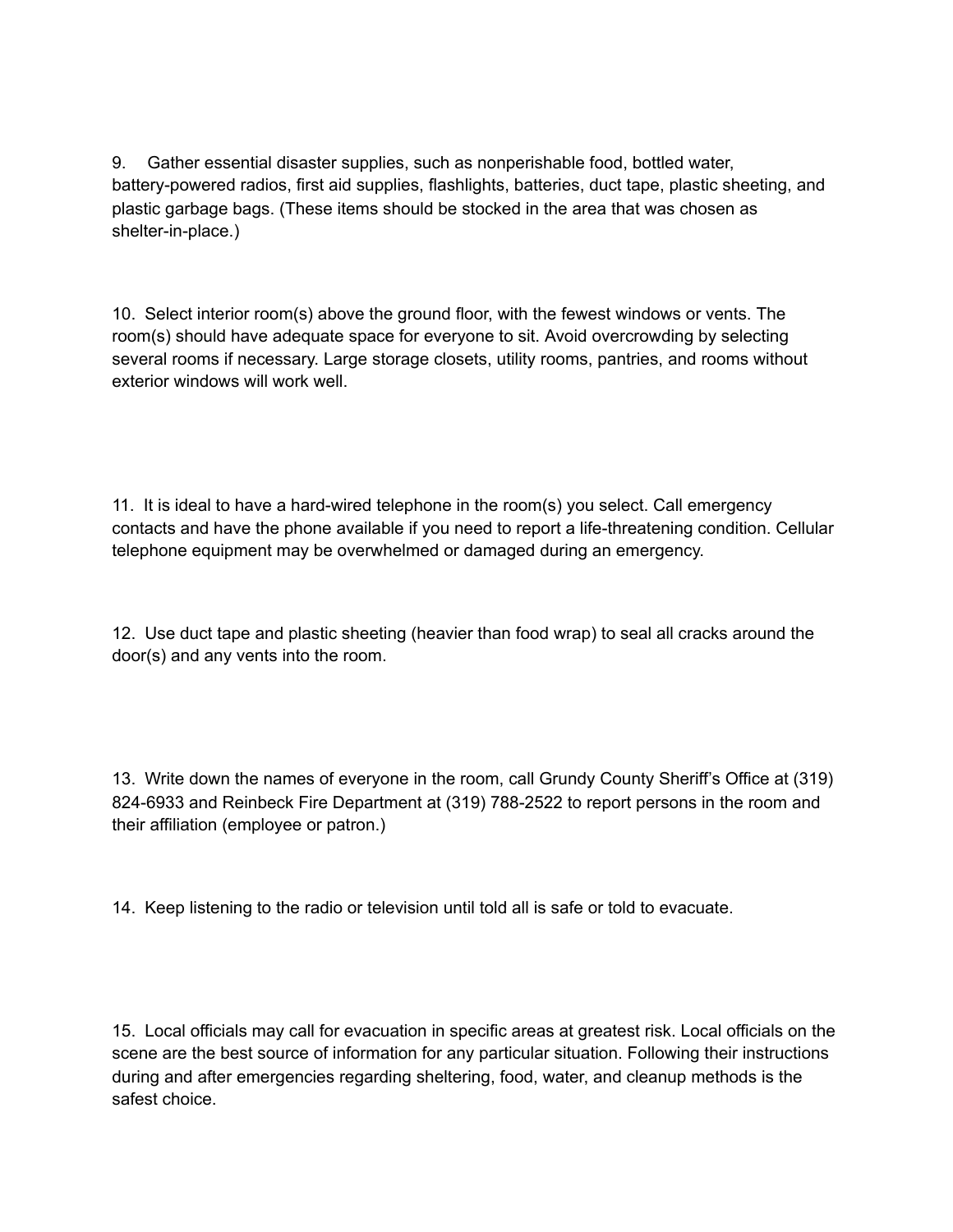## **Injury/Accident/Illness on Library Premises**

### **Every Accident/Injury should be reported**

**DO NOT**: ADMIT RESPONSIBILITY – REPRIMAND ANY EMPLOYEES OR CRITICIZE PREMISE – OFFER TO PAY MEDICAL EXPENSES – ENTER INTO A DISPUTE – MENTION INSURANCE – DISCUSS THE ACCIDENT WITH STRANGERS – PERMIT PHOTOGRAPHS TO BE TAKEN BY OTHERS – ANSWER QUESTIONS FROM THE PRESS

### **Patron Involved Injury/Illness:**

1. Any time a member of the public is injured, taken ill, or involved in an accident on the library premises, the incident should be reported to the Director as soon as possible, and then by phone to City Hall. A written report should be completed and filed within 24 hours of the incident. The supervisor or senior staff member on duty at the time of the incident should fill out and submit the Injury/Accident Report Form to City Hall.

2. Call the Reinbeck Police and/or Fire Department for assistance if necessary. Reinbeck Police: 911 Reinbeck Fire and Rescue: 911

3. Call a member of the person's family if possible.

4. In the event of an accident or injury occurring on library premises, if staff members are asked whether the library has insurance, they should refer the question to the Director.

5. Keep the person quiet and as comfortable as possible without moving him/her. Don't attempt to administer first aid unless, in your judgment, it is absolutely necessary and you are trained in the pertinent procedure. Leave this to the direction of the police or Fire Department.

6. If the person involved in the incident is a minor (under age of 18) and is on library premises without adult supervision, you should try to contact a responsible adult relative. A minor, especially a child under the age of 12, should not be allowed to leave the library premises until a responsible adult has arrived to collect him/her.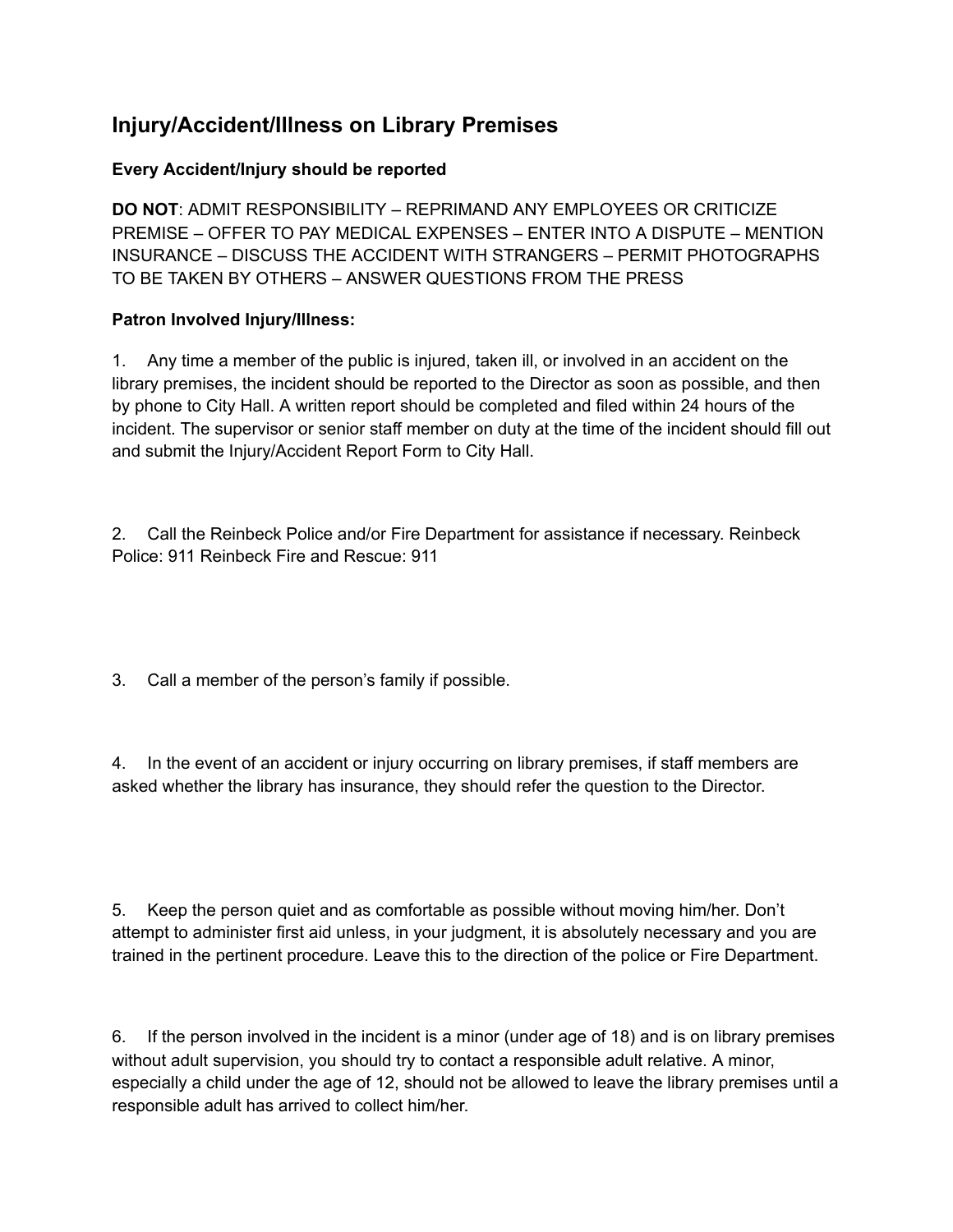7. If the person involved in the incident refuses emergency medical attention and/or declines transportation to the emergency room of the nearest hospital, write out a statement saying that medical assistance and transportation was offered and refused, and have the person sign the statement. A library staff member should sign as a witness. Write the date and time on the statement.

8. Under no circumstances should the library staff members offer to provide transportation to the hospital emergency room in their personal cars.

9. Take photographs of the accident site or area where the injury occurred as soon as possible. Do not allow the site to be cleaned up until photographs have been taken. If the site constitutes a hazard to other people in your opinion, block it off and post warning signs until the hazard can be corrected.

10. Any questions from the press should be referred to the Director for comment.

11. A written Injury/Accident Report, with all supporting documentation, should be submitted to the Director and City as soon as possible.

### **Library Staff Member Involved Injury/Illness:**

1. Any time a member of the library staff is injured, involved in an accident, or taken seriously ill while on duty, the incident should be reported to the Director. A written report should be completed and within 24 hours of the incident. The supervisor or senior staff member on duty at the time of the incident should fill out and submit the Injury/Accident Report Form to City Hall.

2. Call the Reinbeck Police and/or Fire Department for assistance if necessary.

3. If the injury or illness is not critical enough to warrant calling emergency assistance, do one of the following: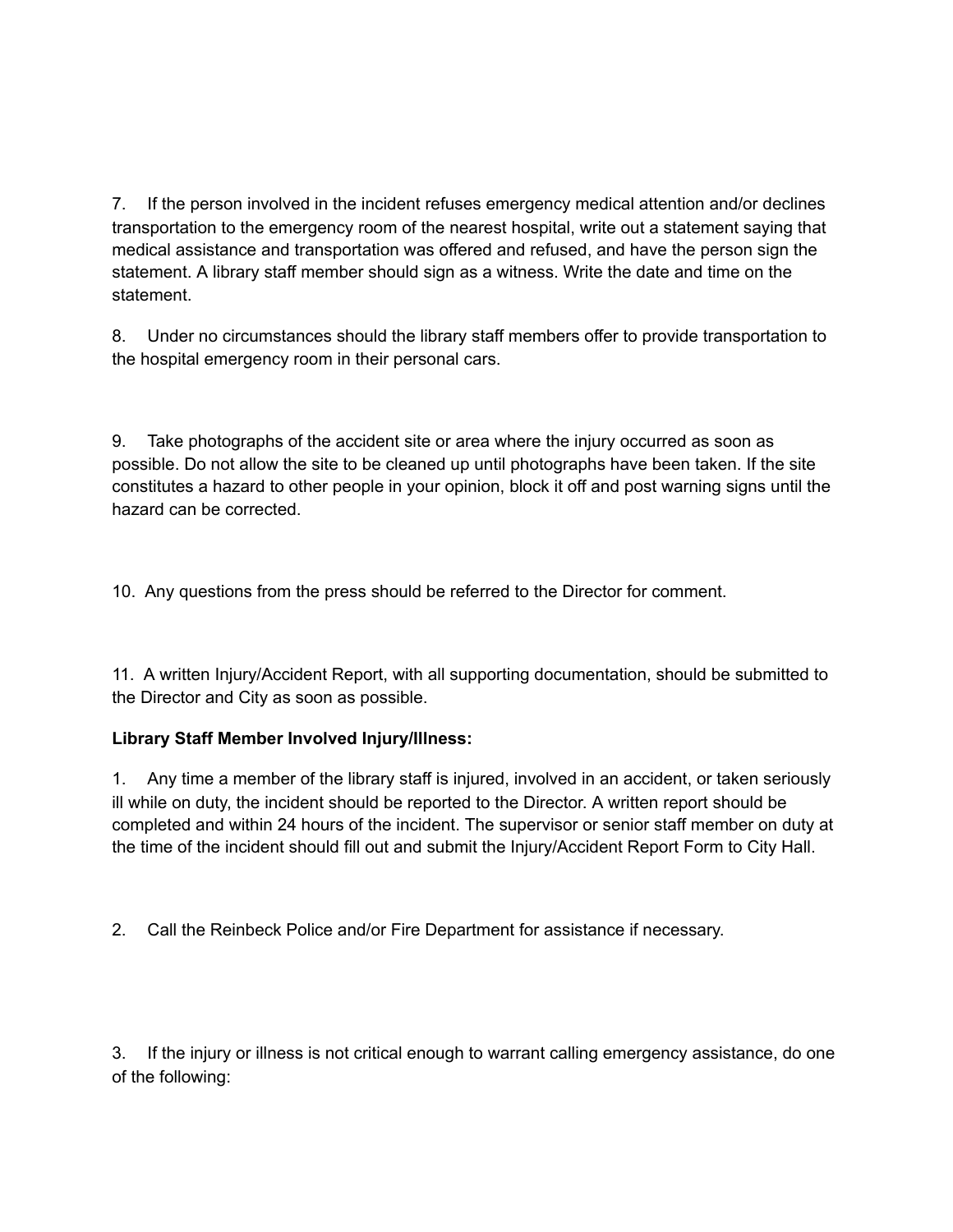a. The staff member may drive him/herself to the nearest emergency room or to his/her own personal physician.

b. Call a family member or friend to drive the staff member to the emergency room or to his/her own personal physician.

c. Another staff member may volunteer to drive the injured/ill staff member to the emergency room or to his/her own personal physician.

d. Send or take the injured/ill staff member home.

4. If the staff member involved in the incident refuses emergency medical attention and/or declines transportation to the emergency room of the nearest hospital, write out a statement saying that medical assistance and transportation was offered and refused, and have the person sign the statement. If police and/or Fire were called, have police officer and/or Fire Department chief co-sign the statement. A library staff member should sign as a witness. Write the date and time on the statement.

5. Take photographs of the accident site or area where injury occurred as soon as possible. Do not allow the site to be cleaned up until photographs have been taken. If the site constitutes a hazard to other people in your opinion, block it off and post warning signs until the hazard can be corrected.

6. Any questions from the press should be referred to the Director for comment.

7. A written Injury/Accident Report, with all supporting documentation, should be submitted to the Director and City as soon as possible

### **OSHA**

In the event that there is a fatality or one employee is hospitalized for treatment, OSHA (Occupational Safety and Health Administration) must be notified. If there is a fatality, OSHA must be notified within eight (8) hours. In the event of a hospitalization of one employee for treatment, OSHA must be notified within twenty-four (24) hours.

In addition, if the fatality or injury is work-related, the Library may have to record the incident on its OSHA 300 Log (Log of Work-Related Injuries and Illnesses) within seven (7) calendar days.

## **Emergencies & Evacuation**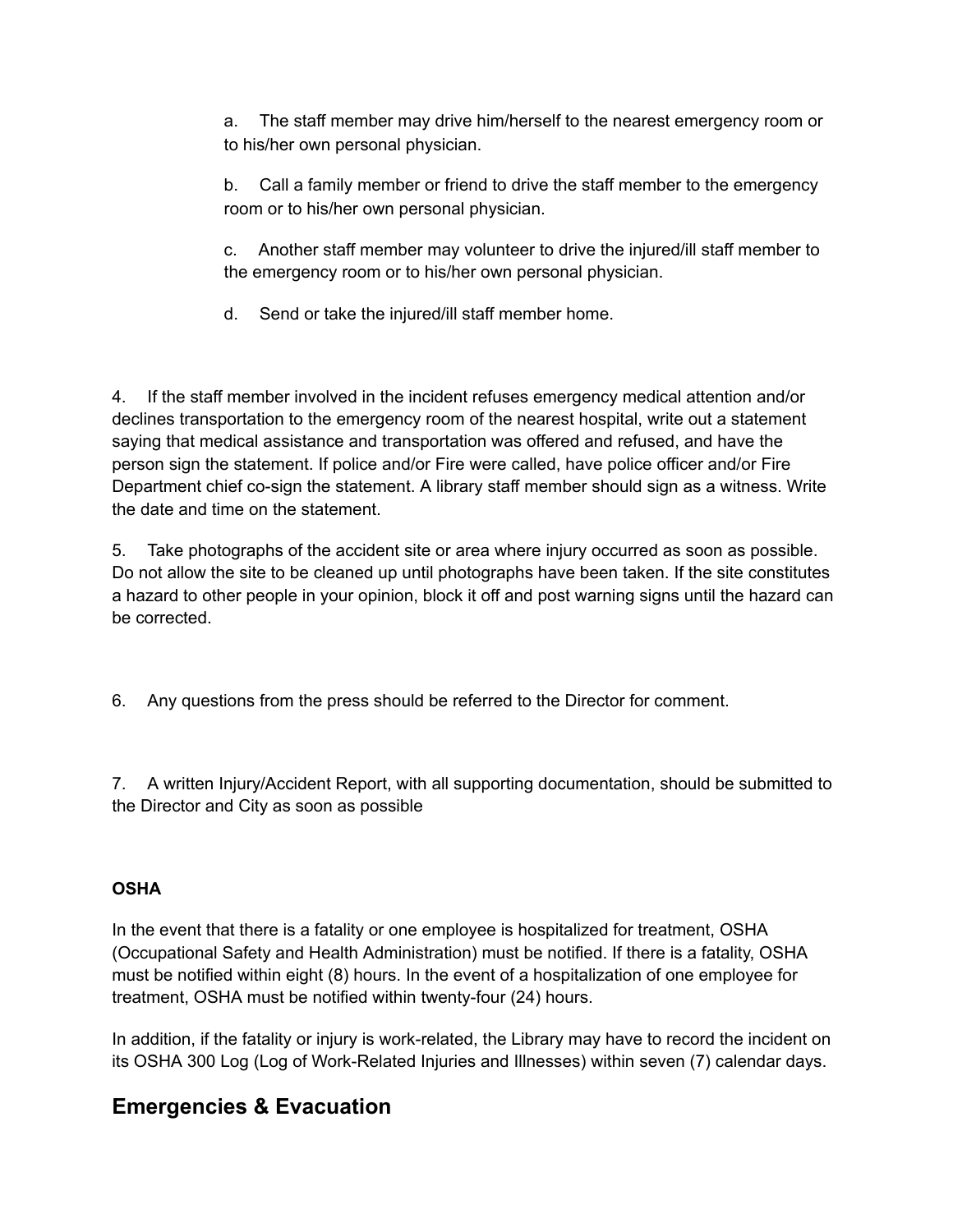## **Active Shooter**

This policy is intended to provide guidance to Library staff in the event an individual is actively shooting a weapon at people while in the Library. Reinbeck Public Library will provide an active shooter emergency response plan to staff to alert them how to react in an active shooter situation.

An active shooter is defined as a person or persons who appear to be actively engaged in killing or attempting to kill people on the Library premises. In some cases, active shooters use firearms and display no patterns or methods for selection of their victims. In other cases, active shooters use other weapons and/or explosive devices to increase the numbers of victims and act as an impediment to police and emergency responders.

This plan cannot address all possible scenarios but outlines a general planned response.

If possible, the first employee to identify an active shooter situation will:

- 1. Attempt to notify 911 with the following information:
	- · Caller's name
	- · Location
	- · Physical description of shooter
	- · Type of weapon, if known

Calling 911 and setting the phone down will result in police being dispatched to the area.

#### **POTENTIAL RESPONSES**

The employees at the location where the active shooter situation is occurring have 3 possible courses of action to follow in response that danger:

- **Evacuate**
- · Hide out
- · Self-defense

### **EVACUATE**

(Evacuating through the backdoor on the stairs is suggested, as well as the front entrance)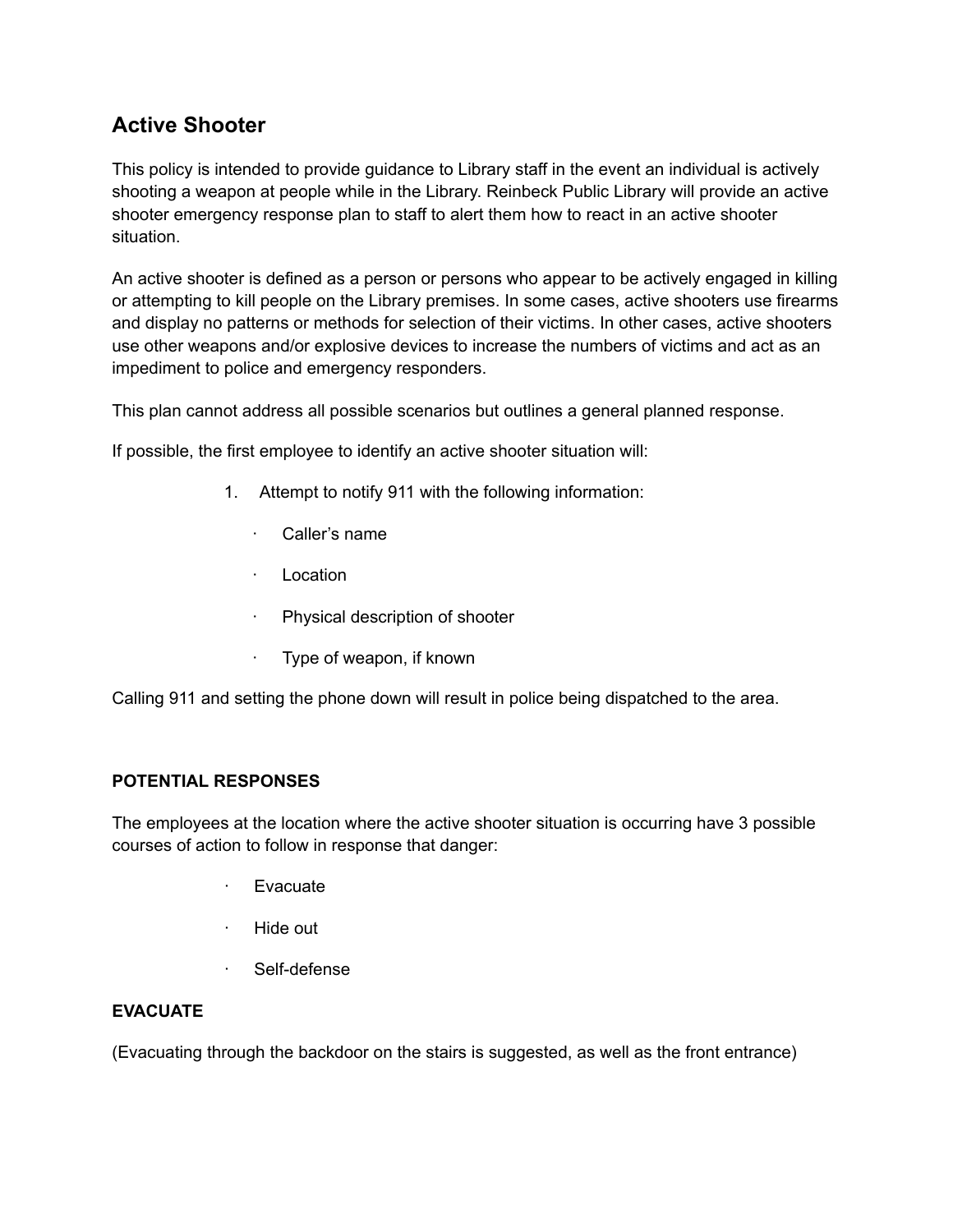If there is an accessible escape path, attempt to evacuate the premises following these recommendations:

- · Have an escape route and plan in mind
- Evacuate, regardless of whether others agree to follow
- · Leave your belongings behind
- Help others escape, if possible
- · Prevent individuals from entering an area where the active shooter may be
- · Keep your hands visible
- · Follow the instructions of any police officers
- · Do not attempt to move wounded people
- · Call 911 when you are safe

### **HIDE OUT**

(Hiding at the Reinbeck Public Library is not suggested as there are no safe hiding places)

If evacuation is not possible, find a place to hide where the active shooter is less likely to find you, with these recommendations:

The hiding place should:

- 1. Be inconspicuous
- 2. Be out of the active shooter's view

3. Provide physical protection if shots are fired in your direction (for example, locating in a bathroom and locking the door, staying as low to the floor as possible and remaining quiet and motionless

4. Not trap you or restrict your movement

To prevent an active shooter from entering the hiding place:

- 1. Lock the door, if possible
- 2. Blockade the door with heavy furniture

If the active shooter is nearby: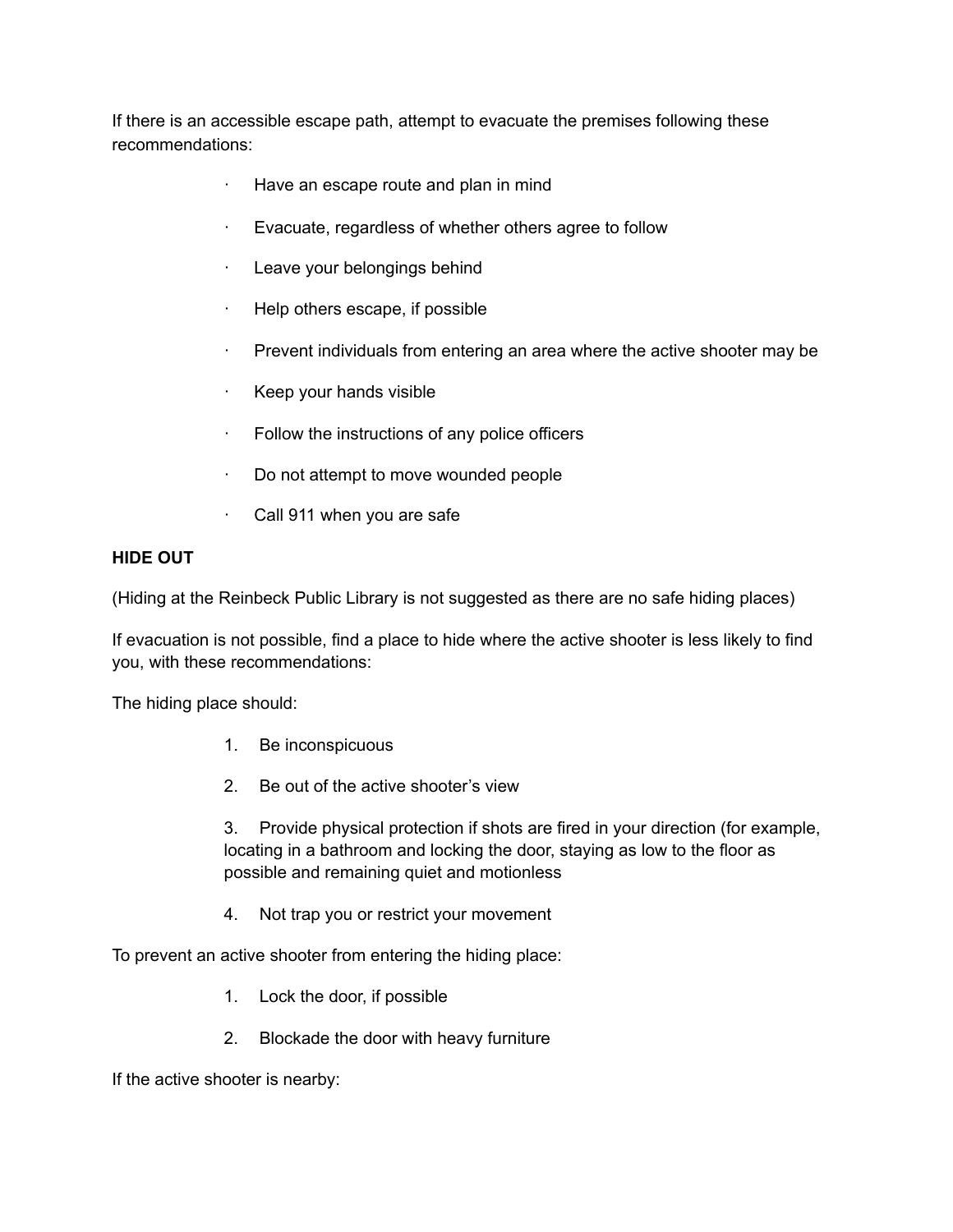- 1. Lock the door, if possible
- 2. Silence cell phones
- 3. Hide behind large items, like cabinets or desks
- 4. Remain quiet and motionless

#### **SELF-DEFENSE**

If it is not possible to evacuate or hide, then consider self-defense, with these recommendations:

- 1. Remain calm
- 2. Do not do anything that will provoke the active shooter
- 3. Dial 911, if possible, to alert police to the active shooter's location
- 4. If you cannot speak, leave the line open to allow the 911 dispatcher to listen

Take action against the active shooter only when you believe your life is in imminent danger, and then attempt to disrupt and/or incapacitate the active shooter as follows:

- 1. Acting as aggressively as possible against him/her
- 2. Throwing items and improvising weapons
- 3. Yelling
- 4. Commit yourself to defensive physical actions

### **LAW ENFORCEMENT RESPONSE**

The police will arrive to respond to the emergency. Please follow these recommendations:

1. Comply with police instructions. The first responding officers will be focused on stopping the active shooter and creating a safe environment for medical assistance to be brought in to aid the injured.

- 2. When police arrive at your location:
	- · Remain calm, and follow officers' instructions
	- Put down any items in your hands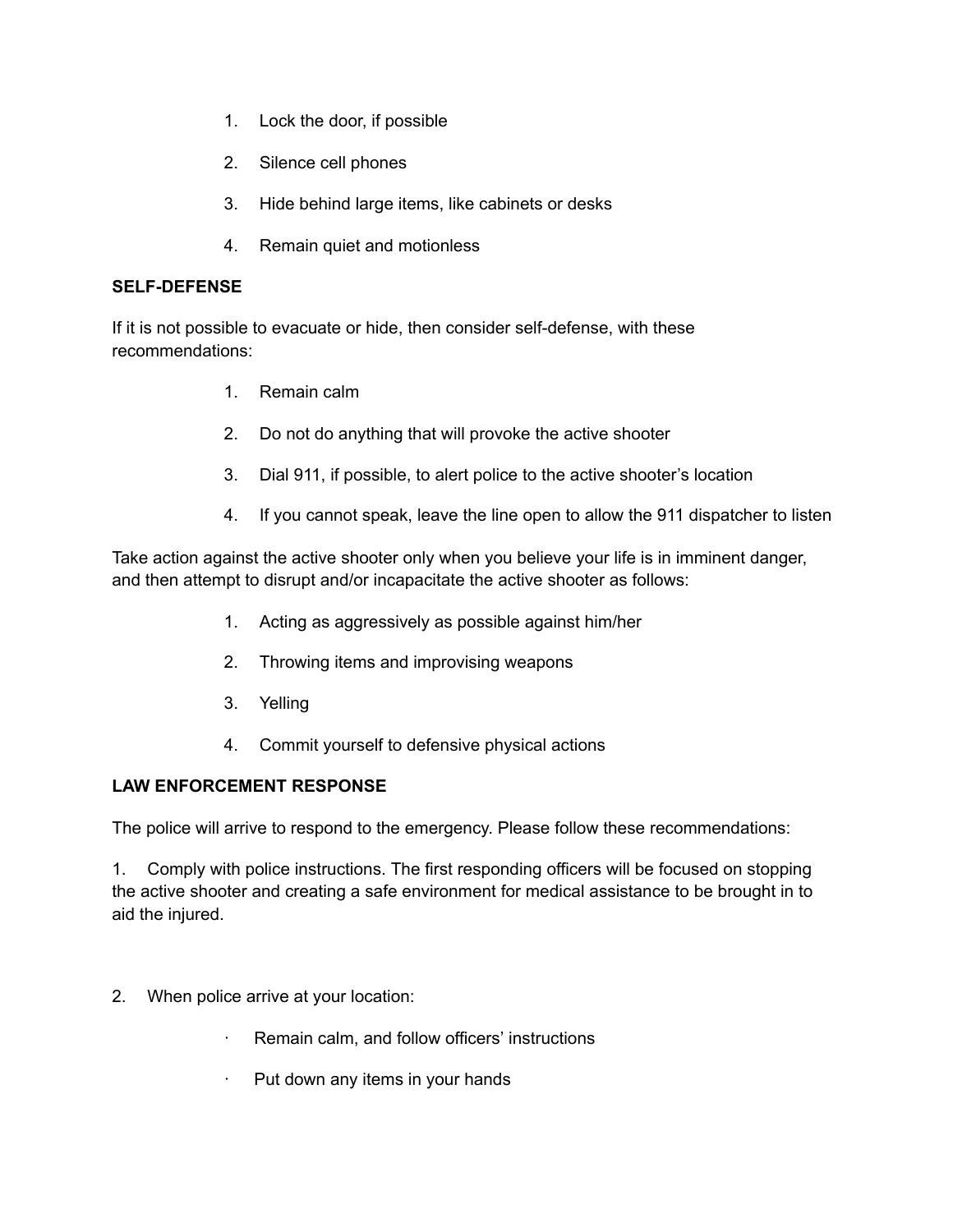- Immediately raise your hands and spread your fingers
- Keep your hands visible at all times

Avoid making quick movements toward officers, such as attempting to hold on to them for safety

Avoid pointing, screaming or yelling

Do not ask officers for help or direction when evacuating, just proceed in the direction in which the officers are entering the area or to an area to which they direct you

- 3. When police arrive be prepared to share the following information, if possible:
	- · Number of shooters
	- · Number of individual victims and any hostages
	- · Any events that may have provoked the shooter
	- · Type and number of weapons possibly in the possession of the shooter
	- · Identify Library Staff

#### **POLICE INVESTIGATION**

After the police have secured the premises, the Library Staff will participate in the law enforcement investigation of the incident, including identifying witnesses and providing requested documents.

#### **MEDICAL ASSISTANCE**

The Library Staff will engage with emergency responders who provide medical assistance to injured patrons, including helping to obtain all required medical insurance information.

#### **NOTIFICATION OF RELATIVES**

Law enforcement personnel will notify relatives of any injured patrons in a timely fashion. DO NOT ATTEMPT TO CONTACT RELETIVES OF THE VICTIMS.

#### **OSHA**

In the event that there is a fatality or one employee is hospitalized for treatment, OSHA (Occupational Safety and Health Administration) must be notified. If there is a fatality, OSHA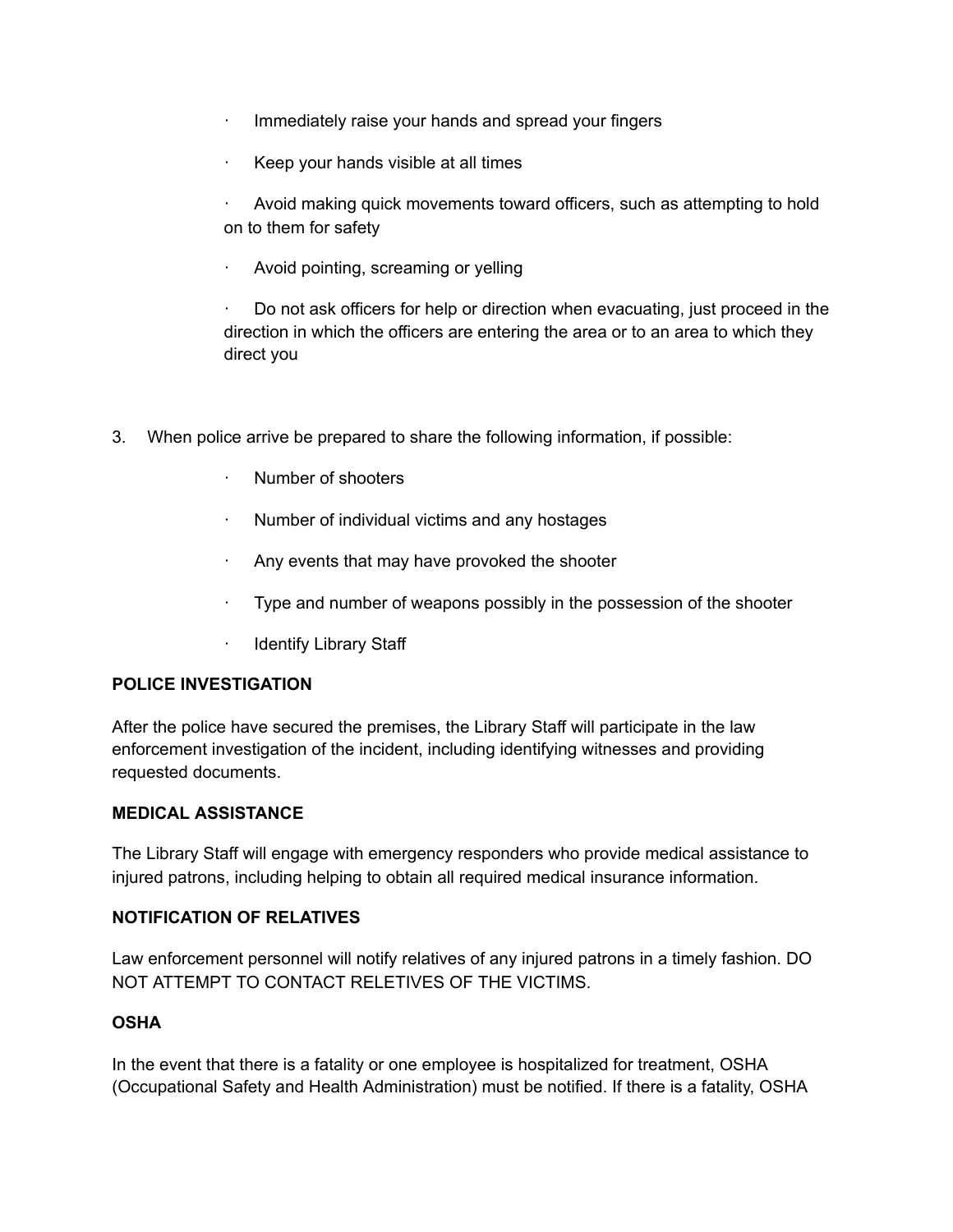must be notified within eight (8) hours. In the event of a hospitalization of one employee for treatment, OSHA must be notified within twenty-four (24) hours.

In addition, if the fatality or injury is work-related, the Library may have to record the incident on its OSHA 300 Log (Log of Work-Related Injuries and Illnesses) within seven (7) calendar days.

### **MEDIA**

Law enforcement will respond to any media requests for information. Law enforcement will carefully consider the nature of any such requests in order to avoid disclosing information about any person that is confidential and protected by Federal and state privacy and medical laws and regulations interfering with an ongoing police or Library investigation.

## **Violent/Agitated Patron**

As outlined in the Patron Behavior policy, any patron acting out in a manner inappropriate for the library setting will be given three warnings and then asked to leave. In the case of a Patron becoming agitated or violent there is a different procedure that needs to be followed.

A patron can become agitated or violent at any moment and for any reason. You don't have to understand why, but try to remain calm. Remember:

1. Speak clearly and calmly.

2. Do not touch the patron. Try to keep the counter between the two of you, or any kind of distance to protect yourself.

### **Dealing with the Patrons Aggressive Towards Staff:**

1. Inform them that they must leave the Library and not return for the rest of the day. (After they have left, write out a report and call the police, informing them of the situation.)

2. If the patron refuses to leave call the police if you can get to a phone, and the police can escort the patron out. (Write out a report.)

3. If you can't get to a phone, try getting the Patron to go outside. Lock the door behind them and call the police. (Write out a report.)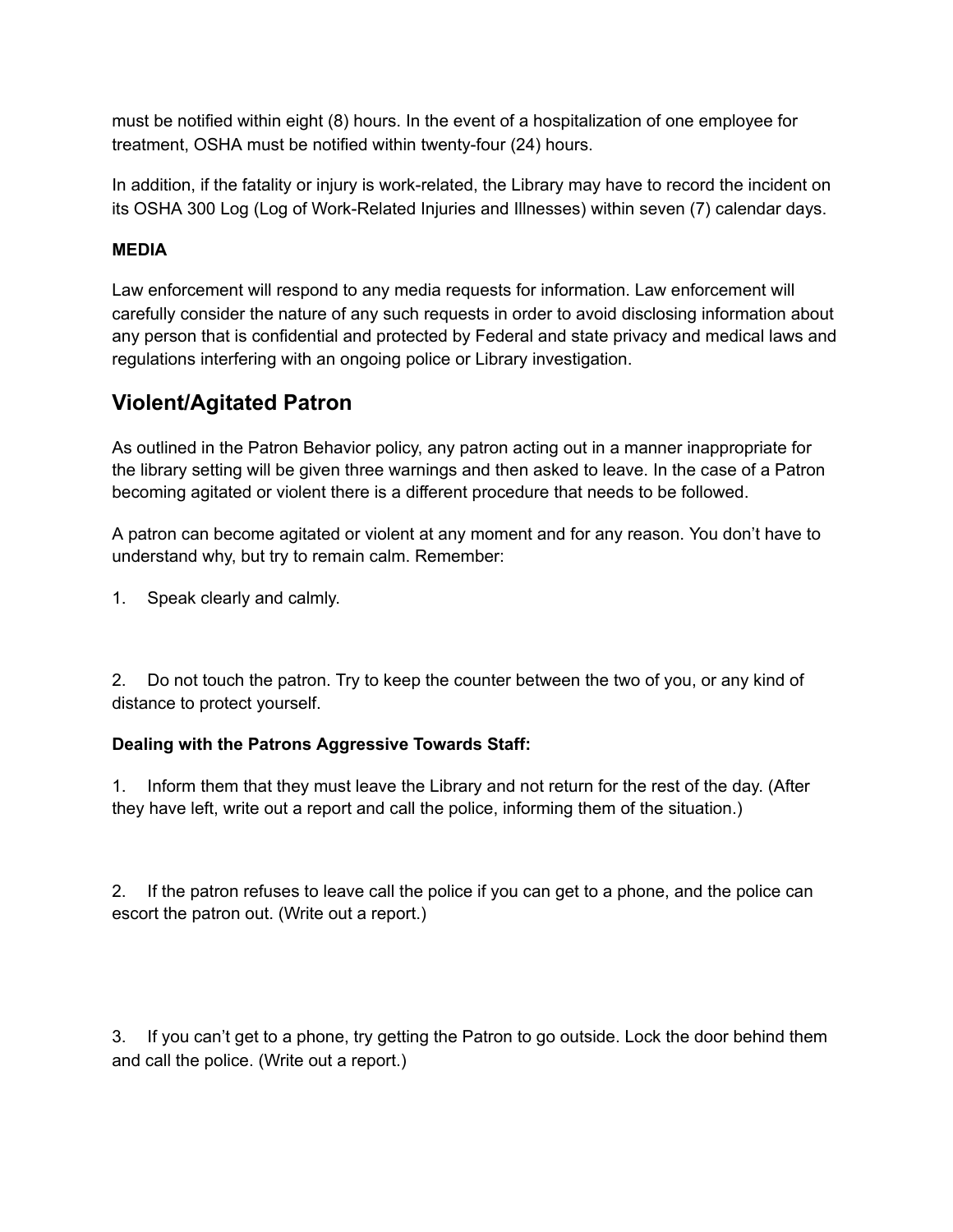4. If the Patron's behavior escalates, get outside and get away going either to the post office or the bank. Inform them of the situation so you can be locked in somewhere safe. Call the police. (Write a report.)

5. If the Patron produces a weapon or begins attacking Staff or other Patrons follow active shooter procedure. Get away from the attacker to the best of your ability and notify the police department.

### **Dealing with Patrons Aggressive Towards Each Other:**

There can be times when two or more patrons become agitated in the library and are aggressive with each other. This can be very dangerous, not only for the aggressors, but for those around them as well. The strategy in this situation is to minimize injury to those involved in the behavior and those unwittingly caught in the middle.

1. Clear the area of bystanders (other patrons and staff) and call the police.

2. (After calling the police) Try telling the aggressors that they must leave, but keep a distance and retreat to a safe area if threatened or the aggression continues.

3. If the aggressive behavior stops, ask one of the attackers to leave, while keeping the other back so the behavior does not continue outside.

4. After the police have arrived and neutralized the situation fill out a report.

With either situation of aggression, the library will consider what length of time to ban any patron involved. This ban can span from 1 week to a lifetime ban depending on severity and consultation of the board. Any patron who is banned will not be allowed on the Library premises for the full term of the ban. Library materials can still be accessed through a  $3<sup>rd</sup>$  party that comes in and checks out materials for the banned patron.

A banned patron may appeal the ban in a written letter within 30 days of being banned. The letter must be sent to the library and will be presented before the Board during its monthly meeting. The board will either lift or uphold the ban. If the ban is upheld after appeal, it can no longer be appealed and the banned patron will have to wait out the allotted time before returning to the library.

## **Evacuation**

If for any reason the library needs to be evacuated it will be done so in a calm and orderly manner. Patrons will be directed to exit via the main entrance at the front of the building near the circulation desk. The emergency exit on the back stairs to the  $2<sup>nd</sup>$  floor may also be utilized. The alarm will sound when it is opened. In this way, everyone on the main floor will be directed to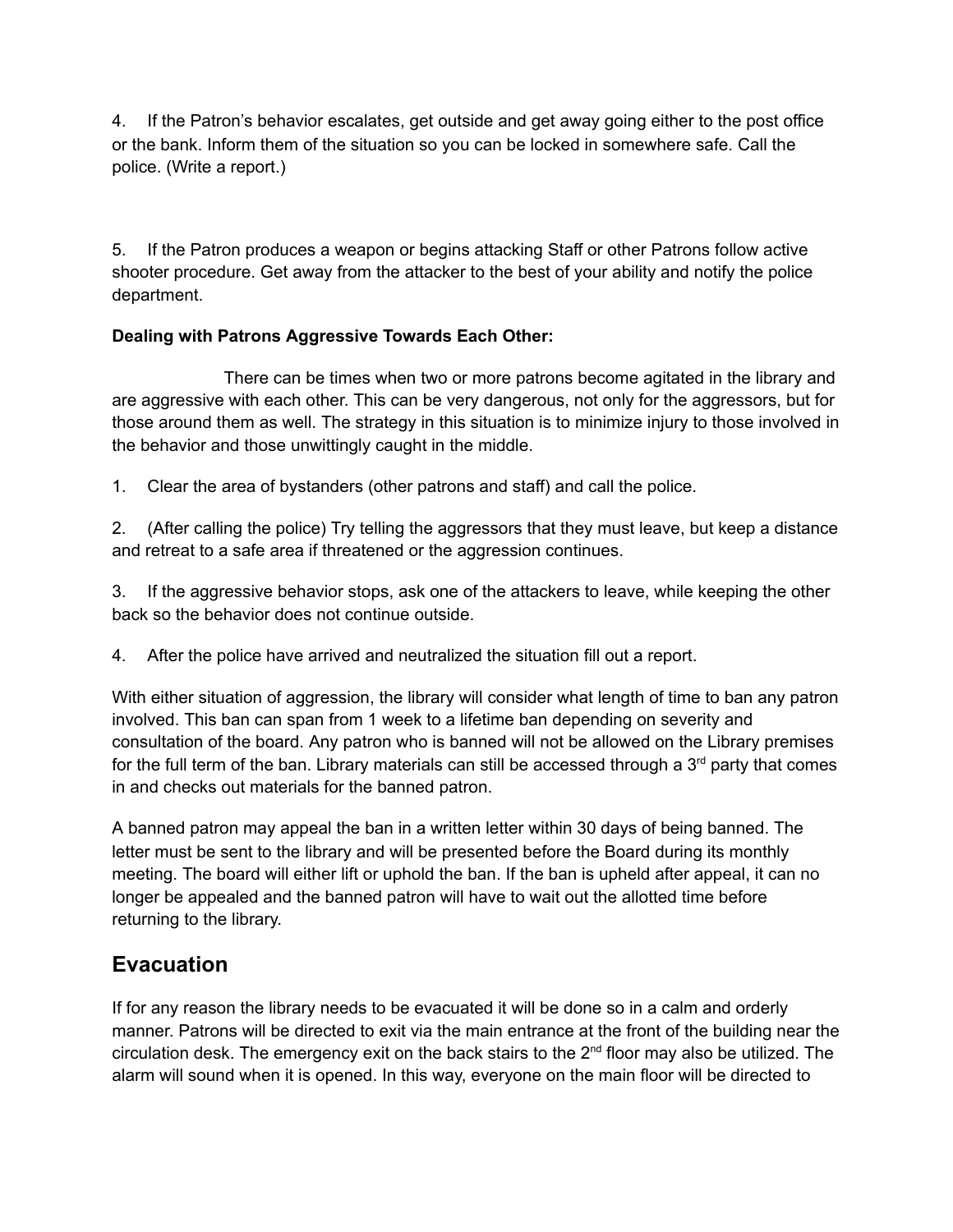exit through the main entrance and all patrons on the  $2<sup>nd</sup>$  floor will be directed to exit through the emergency exit on the back stairwell.

### **Incident Report Form**

Use this form to report accidents, injuries, medical situations, or patron behavior incidents. (Incidents involving a crime or serious danger should be reported directly to the police.) If possible, the report should be completed within 24 hours of the event. Submit completed forms to the Director

#### **INFORMATION ABOUT PERSON INVOLVED IN THE INCIDENT**

Full Name:

Home Address:

(**Circle one**) Patron -Employee –Visitor- Vendor

Phone Number-Home/Cell/ Work:

### **INFORMATION ABOUT THE INCIDENT**

Date of Incident: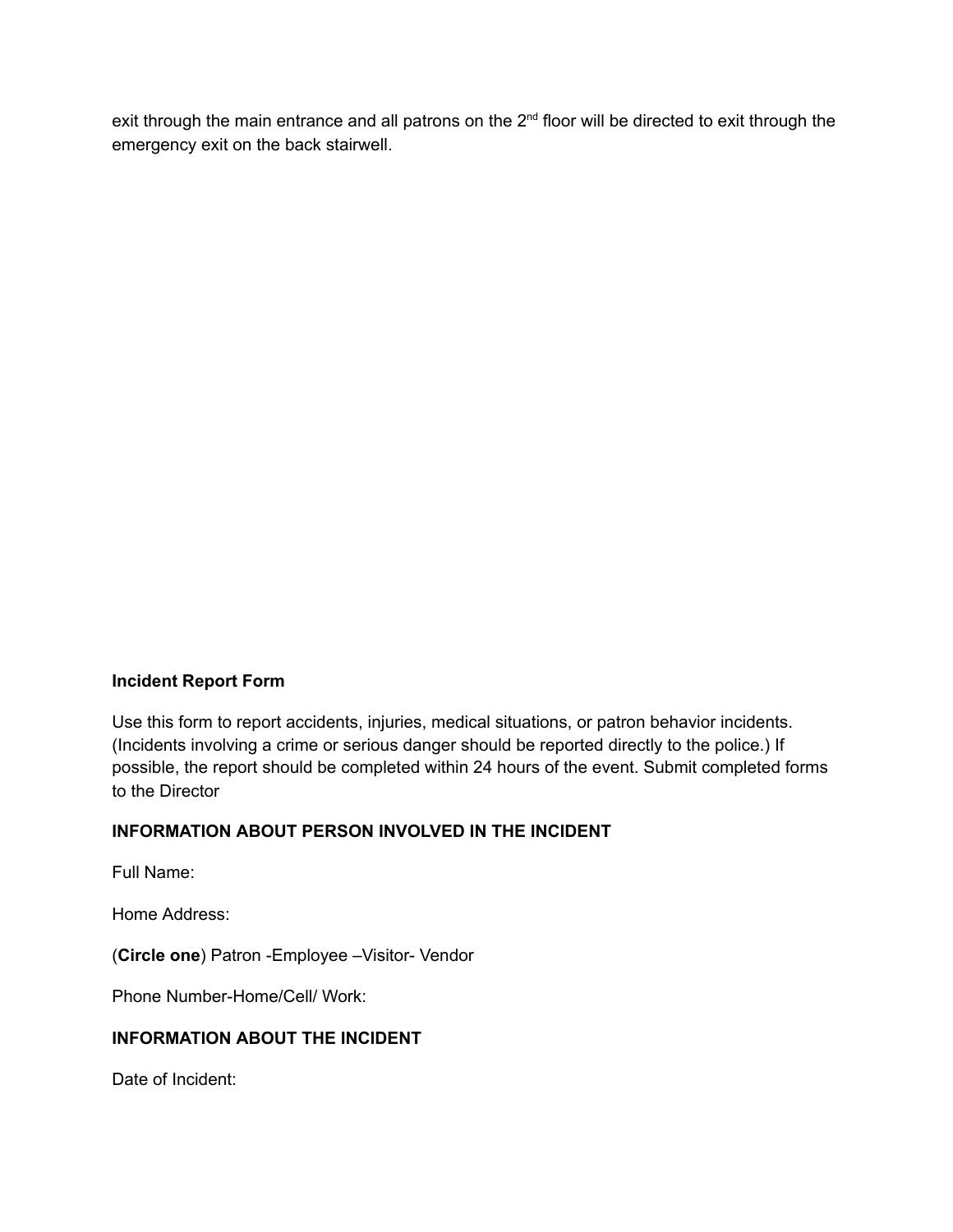Time of Incident:

Police Notified (**Circle one**) Yes/ No

Location of Incident:

**Description of Incident (what happened, how it happened, factors leading to the event, etc.) Be as specific as possible (attached additional sheets if necessary):**

Were there any witnesses to the incident? (**Circle one**) Yes/ No

*If yes, attach separate sheet with names, addresses, and phone numbers.*

Was the individual injured? (**Circle one**) Yes/ No

If so, describe the injury (laceration, sprain, etc.), the part of body injured, and any other information known about the resulting injury(ies):